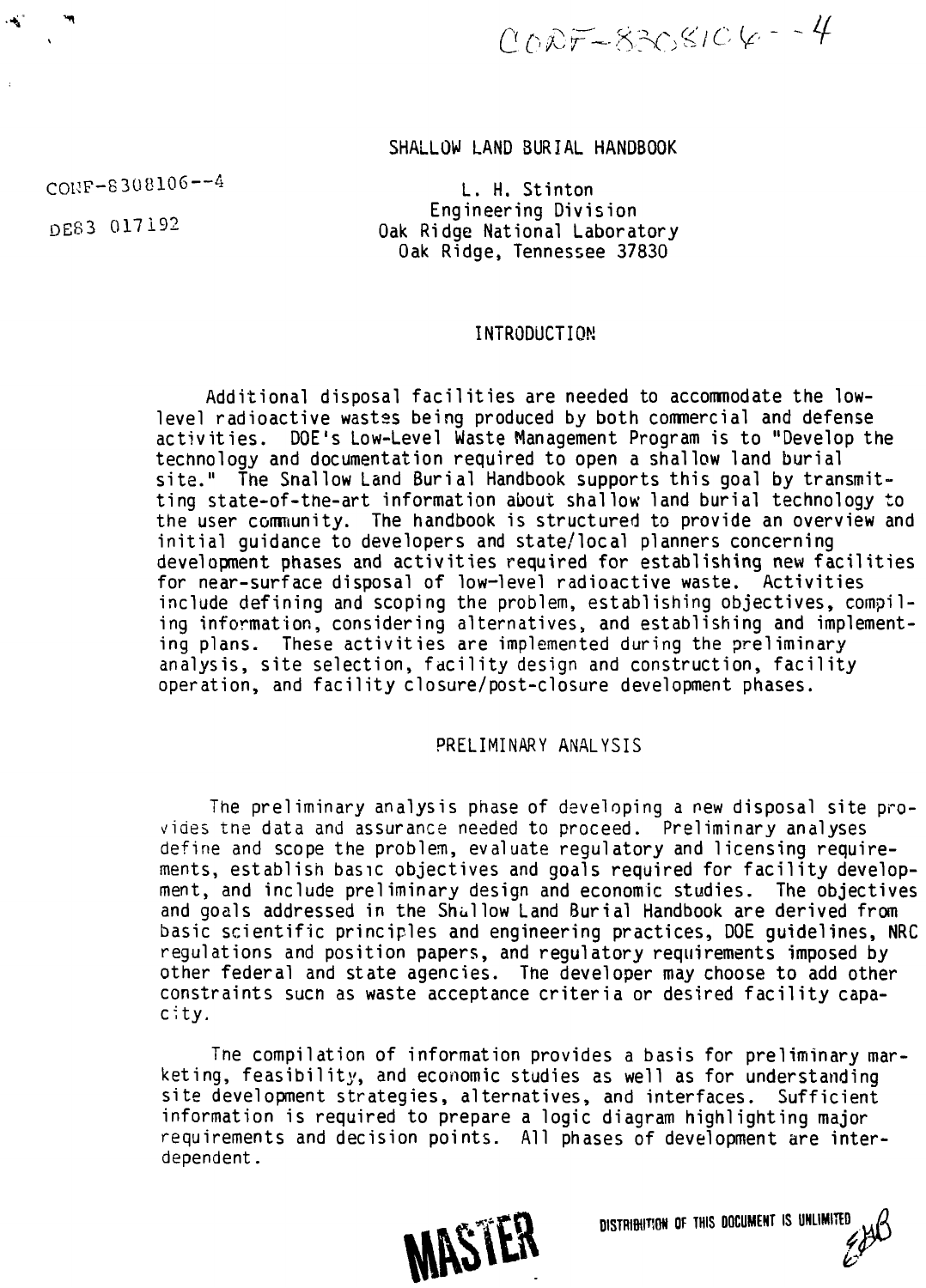# SITE SELECTION

Successful site selection can simplify licensing, reduce site development costs, and simplify post-closure surveillance and maintenance. Site characteristics important to shallow land burial include predictability, stability, hydrogeology favorable for avoiding water, no exploitable resources, and public acceptance. The primary goal of site selection is to identify a site that can be suitably characterized, modelled, analyzed and monitored to show compliance with performance objectives. Site selection is completed in two stages - site screening and site characterization. Site screening analyses utilize reconnaissance level data and start with a region of interest to which area screening criteria are applied to identify a few candidate areas. Site screening criteria are then applied to the candidate areas to identify a slate of candidate sites. After data collection and evaluation, a preferred site can be identified from the slate of candidate sites. The logic is outlined in Figure 1.

Site characterization follows site screening and concentrates on evaluating the preferred site to confirm that the selected site meets performance objectives and collecting baseline site data. Detailed field studies and laboratory analyses are initiated and a preliminary pathways analysis is completed. If the preliminary pathways analysis complies witn performance requirements a more detailed analysis is completed and site development proceeds. Site flaws identified in the preliminary pathways analysis will be addressed by adding design features, operating constraints , or waste form constraints to be considered in conjunction with site characteristics. The detailed pathways analysis will then be completed to either demonstrate compliance and proceed with site development or indicate that a new site must be considered. The site characterization logic is summarized in Figure 2. Input from parallel engineering studies is required during site characterization.

The handbook identifies the type of information required, sources of information, and limitations on its availability and use. Parameters important to both site screening and characterization are organized in the handbook according to the disciplines of geology, hydrology, meteorology, ecology, and socioeconomics.

### FACILITY DESIGN AND CONSTRUCTION

Design requirements and preliminary design studies are important inputs to the previously described steps of preliminary analysis and site selection. Similarly, development of design strategies and alternatives are dependent on site operations and site closure/post-closure requirements.

The disposal unit is the portion of the facility where waste is placed for disposal. The important design objectives for disposal units are minimizing water contact with the waste, avoiding subsidence and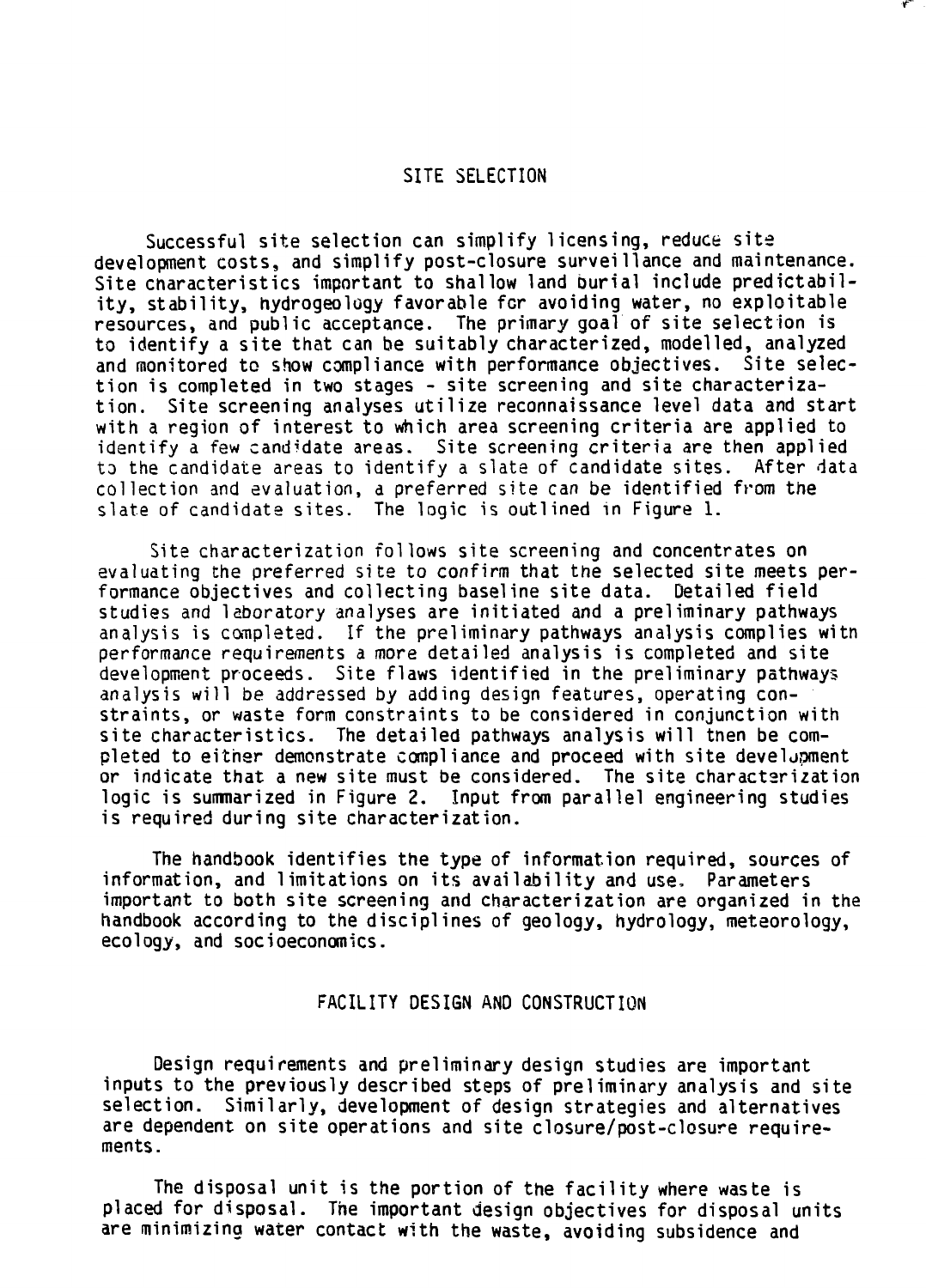

 $\blacksquare$ 

 $\mathbf{r}$ 

Figure 1. Site screening logic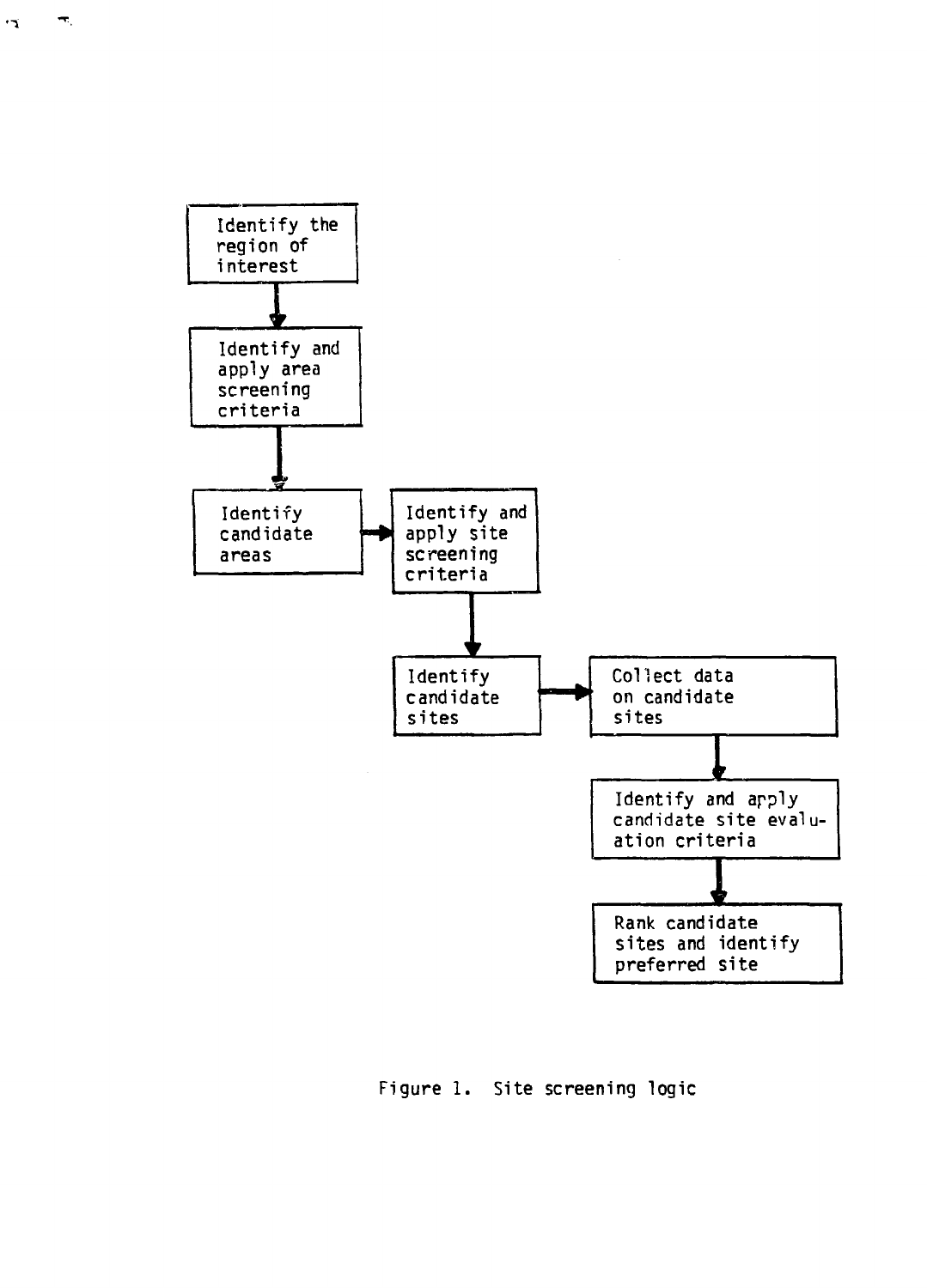

 $\sigma_{\rm c}$  ,  $\sigma_{\rm c}$ 

 $\tilde{c}^{n+1}$  .

# **Figure ?.. Site characterization logic**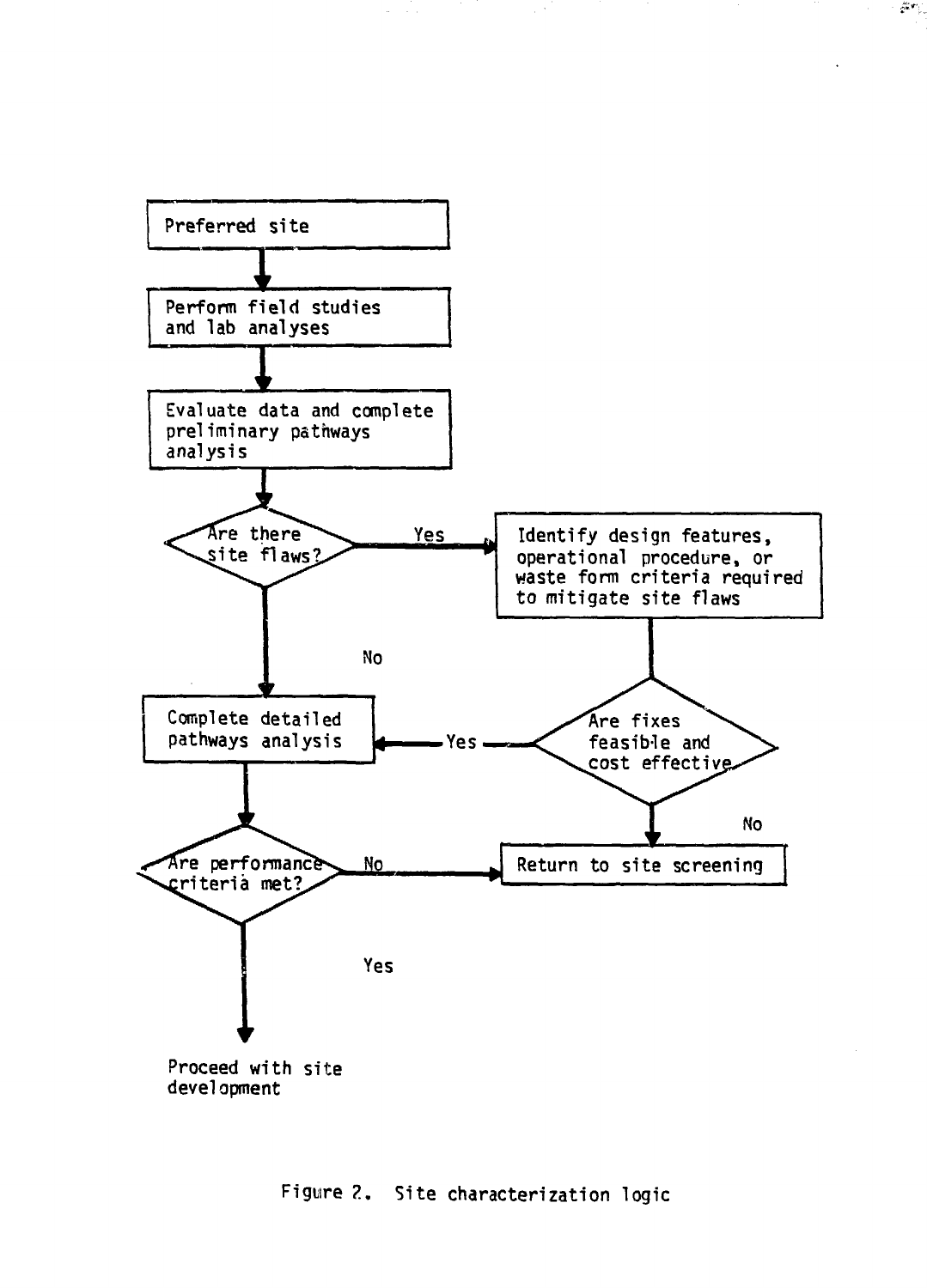optimizing land use. Site and operations considerations influence these objectives. Typically, a variation of the trench concept is used in nearsurface disposal. Options include vertical walled trenches, sloped trenches, broad trenches, or slit trenches. The site may use a combination of trenches depending on waste characteristics, soil stability, depth to groundwater, and available disposal area. Applications, advantages, and disadvantages are summarized in the handbook. A number of design features are considered for minimizing water contact, reducing subsidence, or optimizing land utilization; including sizing, drainage, liners, installing leachate detection systems, and interim closing with impermeable caps. Site development, assessments and permits (i.e., environmental, safety and quality assurance), and actual construction are also addressed.

### FACILITY OPERATIONS

The primary objective of site operations is to avoid water contact with the waste and minimize subsidence. Facility operations and procedures applicable to low level waste disposal include waste handling, waste placement in trenches, interim closure and stabilization, personnel monitoring, and recordkeeping. These procedures must consider the nature of the waste handled and tne regulatory requirements. Waste handling encompasses transport, receiving and storage. Waste placement techniques considered in the handbook are the ones currently used: remote mechanical placement using cranes at the trench edge, forklift placement from the edge of the trench or from the bottom of the trench, direct dumping into the trench. Reducing active areas and stabilizing by backfill and compaction are considered to be important actions in. interim closure and stabilization. Personnel monitoring and recordkeeping requirements are addressed.

Other operational considerations such as environmental monitoring, operating equipment, security, staffing, contingency planning, and required assessment and audits are addressed in the handbook.

## FACILITY CLOSURE/POST-CLOSURE

Strategies for site closure and post-closure affect site selection, design, and operation. Protecton of the public, protection of the individual and site stability are major goals. A final site closure plan which must be prepared prior to the end of facility operations, includes decontamination, dismantling, removing, and disposing of all facilities not necessary for post-closure or institutional controls and may require recontouring or revegetation of the entire site. Post-closure monitoring and maintenance and corrective actions are addressed. The institutional control period follows post-closure, with active control measures as necessary.